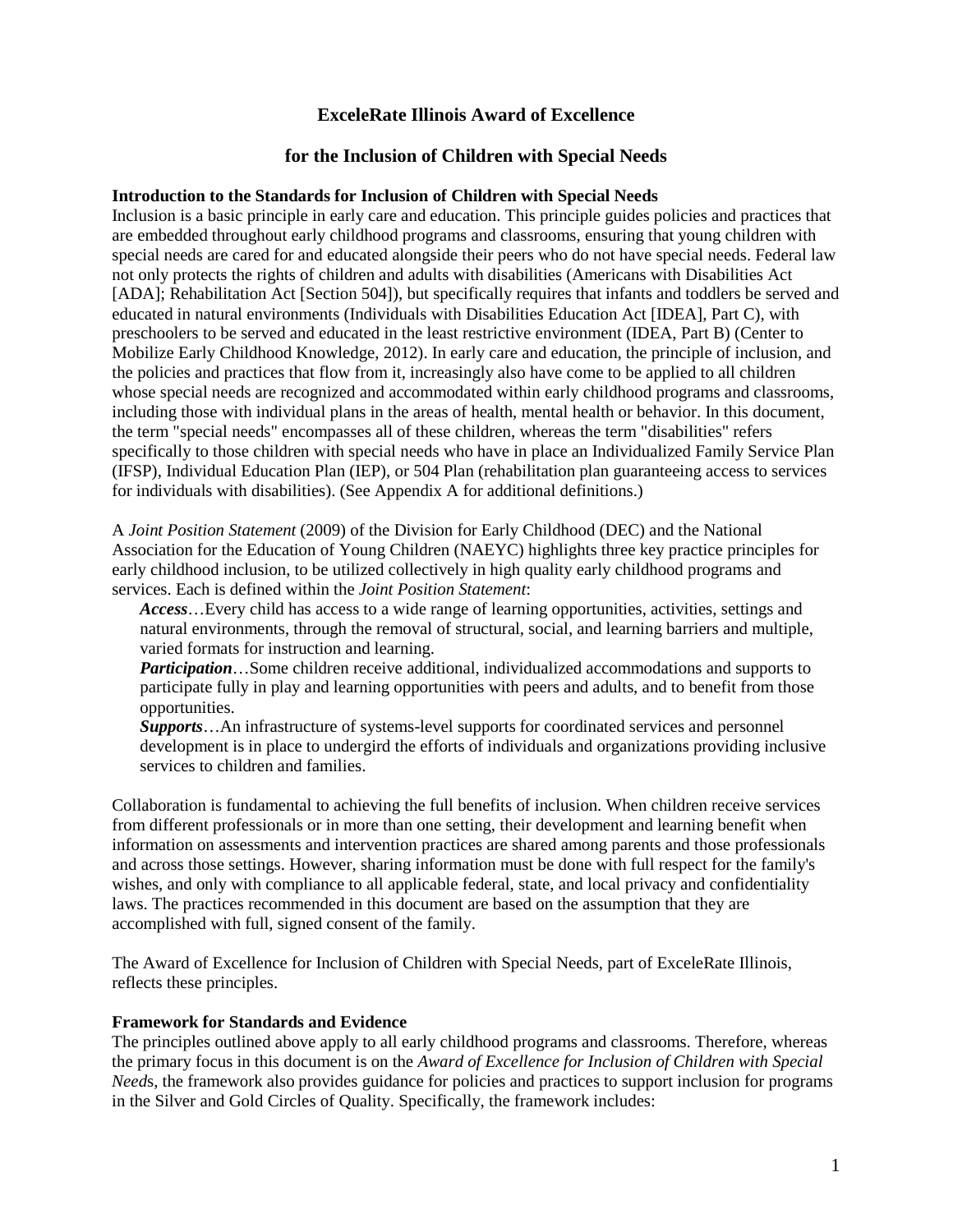- *Award of Excellence for Inclusion of Children with Special Needs:* Standards, evidence, and a verification process for accomplishing the award (described below)
- *Guidance for Policies and Practices to Support Inclusion in Silver and Gold Circle Programs:*  Policies and practices indicating that a program is moving toward high quality in including children with special needs and their families (Appendix B)
- *Preparation Activities for Gold Circle Programs Intending to Apply for an Award of Excellence for Inclusion of Children with Special Needs:* Programs intending to apply for this Award of Excellence may initiate this process by participating in training and self-assessment related to this Award (see Appendix C)

# **Evidence and Approval Process**

Any program that has achieved the Gold Circle may apply for this Award of Excellence. To apply, programs with 15 or more children must be serving at least one child with a disability (IFSP, IEP, or 504 plan) in an inclusive classroom. Programs with fewer than 15 children may demonstrate a regular practice during the past three years of including at least one child with an IFSP, IEP or 504 Plan and an active practice of recruiting children with disabilities into the program.

The types of programs that include children with special needs vary widely in size, settings, requirements, and resources, as well as in ages of children served. There is no one instrument, observation, accreditation, or monitoring approach that is used across all settings and types of programs. In recognition of these factors, and to provide the opportunity for all Gold Circle programs to apply for this Award, approval for this Award will be based on a three-step process:

(a) **Self-Study**, to include completion of a self-assessment that documents attainment of the standards, including completion of the *Illinois Inclusion Guidelines Checklist*, which contains items that reflect excellence in inclusive practices, as supported by a *Program Portfolio* with program-selected supporting documentation;

(b) **Peer Review**, by a state-approved committee of peers, of portfolios from those programs that believe they have met the stated standards, including achieving the top score on a minimum of 85% of items on the checklist, and therefore are ready for Review, and

(c) Upon recommendation by the committee, **On-Site Verification** by a state-approved assessor that the program has met all standards, including achieving a minimum of 85% of items on the *Illinois Inclusion Guidelines Checklist* (Table 1), through observation and interviews with administrators, teachers, and parents (if possible), based on a standard verification guide, with specific items from the *Checklist* to be selected as part of the Peer Review process.

The intent of this 3-step process is that programs will be able to provide evidence from a variety of sources that may differ depending on the setting and on information available from previous stateapproved assessments and monitoring visits, as well as from current documentation that highlights practices directly related to inclusion. For each Standard and for each item on the Checklist, examples of possible documentation are provided. However, examples are not meant to be exhaustive; some types of evidence may not be available to all programs, and some programs may have types of evidence not listed in the document. Therefore, programs should develop their Self-Study Portfolios in the most convincing manner possible, using any forms of evidence they feel are relevant and sufficient to demonstrate each standard. (The Checklist is shown in Table 1; examples of evidence for each item are shown in Table 2).

The Award of Excellence for Inclusion of Children with Special Needs will be maintained through (a) annual interim reports documenting activities and progress toward program and classroom goals addressed on individual program and classroom plans, including accomplishment and revisions in goals, (b) a 3-year updated plan based on self-assessment and *Program Portfolio*, (c) documentation that the program remains in the Gold Circle of quality, and (d) documentation that the program administrator and teachers completed a minimum of 9 or 6 clock hours of approved training (respectively) on inclusion of young children with special needs within those three years.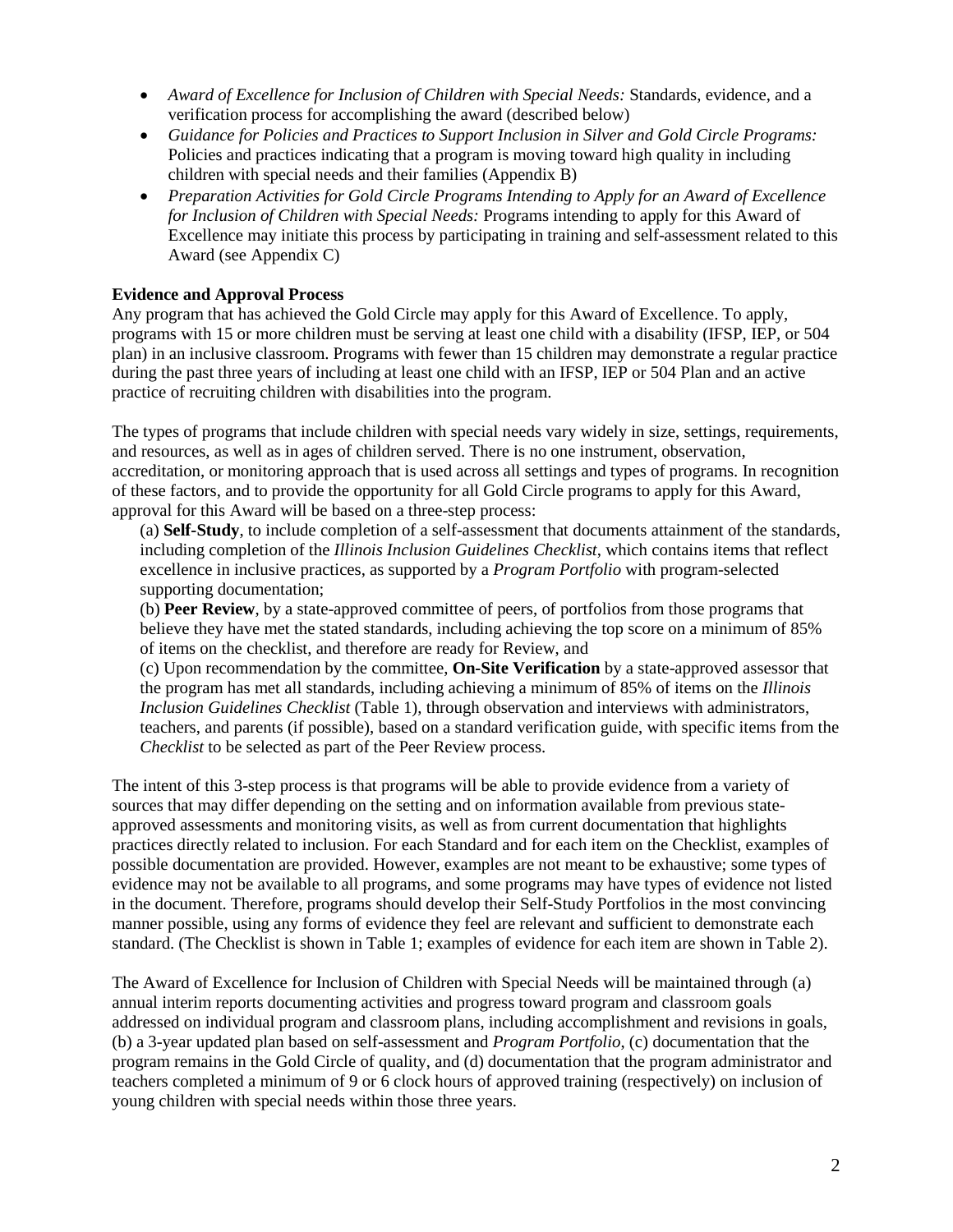# **References**

Center to Mobilize Early Childhood Knowledge (CONNECT) (2012). Policy advisory: The law on inclusive education (Rev. ed.). Chapel Hill: The University of North Carolina, FPG Child Development Institute, Author.

Division for Early Childhood & National Association for the Education of Young Children (2009). Early Childhood Inclusion. Missoula, MT and Washington, DC: Authors.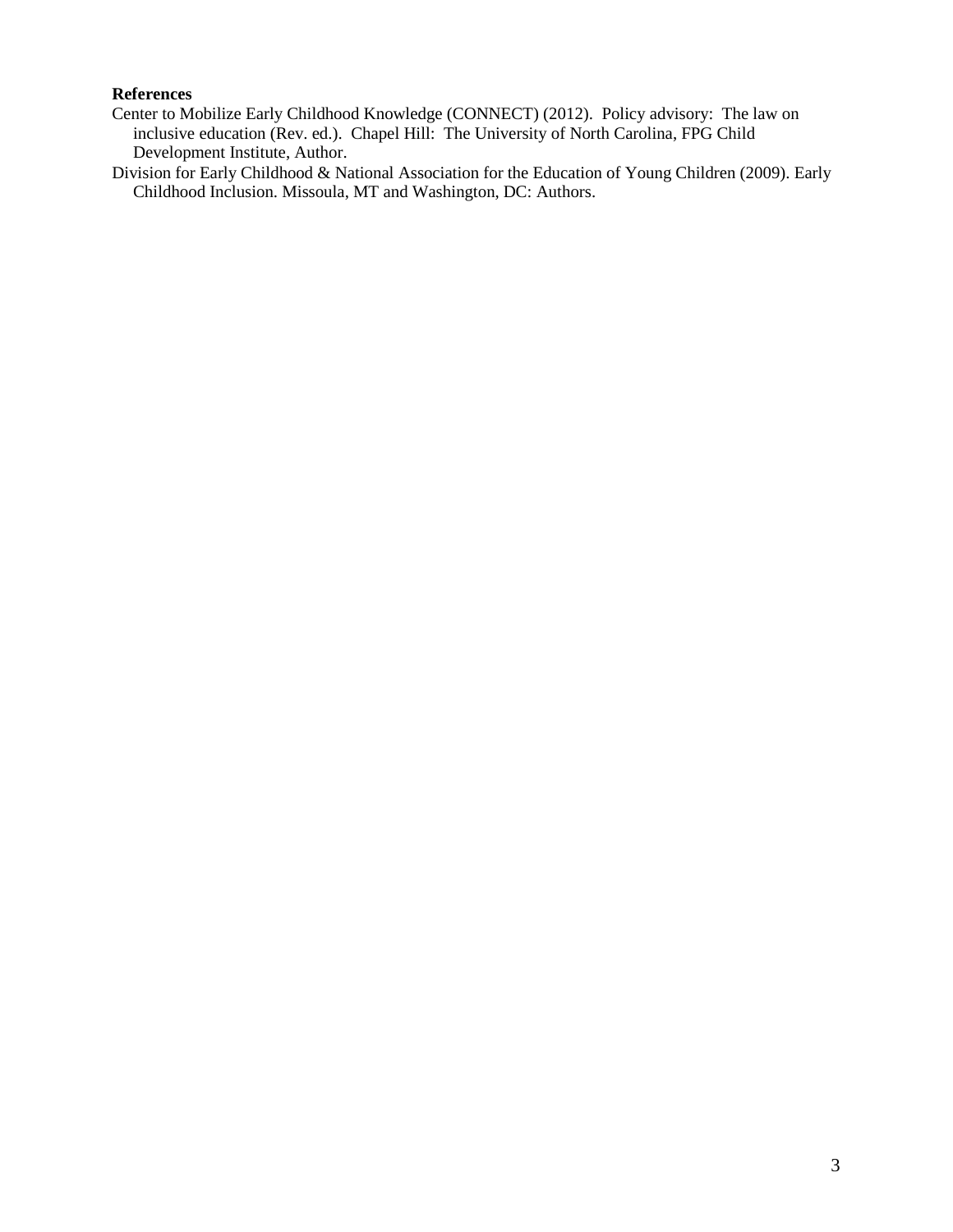# *Award of Excellence for Inclusion of Children with Special Needs*

This award addresses standards in each of the following areas, as outlined below:

- *1. Teaching and Learning*
	- *1F. Inclusion of Children with Special Needs*
- *3. Leadership and Management 3A. Program Administration*
- *4. Qualifications and Continuing Education*
	- *4A. Administrator Qualifications*
	- *4B. Staff Qualifications*

#### *1F. Inclusion of Children with Special Needs*

**Standard 1:** The program demonstrates commitment to achieving the principles of full inclusion; natural proportions; and full participation of children with disabilities and their families in natural environments.

**Evidence:** The proportion of children with special needs in the program reflects the proportion of young children with disabilities in Illinois, birth through 2 and 3-5, as indicated by the proportional representation of children with IFSPs, IEPs, and 504 plans in the program; a majority of children in inclusive classrooms are children who do not have disabilities; written documentation that program is committed to providing Early Intervention, Special Education, and other special services in children's everyday environments (i.e., natural environments for Early Intervention, inclusive environments for Special Education)

**Standard 2:** The program demonstrates inclusive program and classroom practices that support access, participation, and support of children with special needs and their families.

**Evidence:** The program achieves a minimum score of 85% on the *Illinois Inclusion Guidelines Checklist*, as verified by a state-approved committee of peers and on-site Assessor.

*3A. Program Administration*

**Standard 3:** Program administrators have completed Gateways to Opportunity-approved training on the *Illinois Inclusion Guidelines Checklist* and portfolio development for the Award of Excellence for Inclusion of Children with Special Needs.

**Evidence:** Documentation of Gateways to Opportunity-approved training on self-assessment and portfolio development using the *Illinois Inclusion Guidelines Checklist*, and completion of DVD or on-line introduction to the *Inclusive Classroom Profile*

#### *4A. Administrator Qualifications*

**Standard 4:** Program administrators demonstrate current knowledge of state and community service systems, policies, and requirements related to children with special needs and their families, and of local, state, and national recommended practices and resources related to inclusive care and education.

**Evidence:** Documentation of:

- 3 clock hours of training, completed within the past 3 years, of required, Gatewaysapproved training on *Early Childhood Systems* (or documentation of equivalent knowledge), to include state and community service systems, policies, and requirements related to children with special needs and their families;
- 9 clock hours, completed within the past 3 years, of Gateways-approved training (or equivalent coursework) on inclusion of young children with special needs and their families, to include completion of required *Orientation to the Self-Study for the Award of Excellence for Inclusion with Special Needs*

#### *4B. Staff Qualifications*

**Standard 5:** All classroom and special services staff who provide direct services to children with special needs have current knowledge of requirements and recommended practices for children with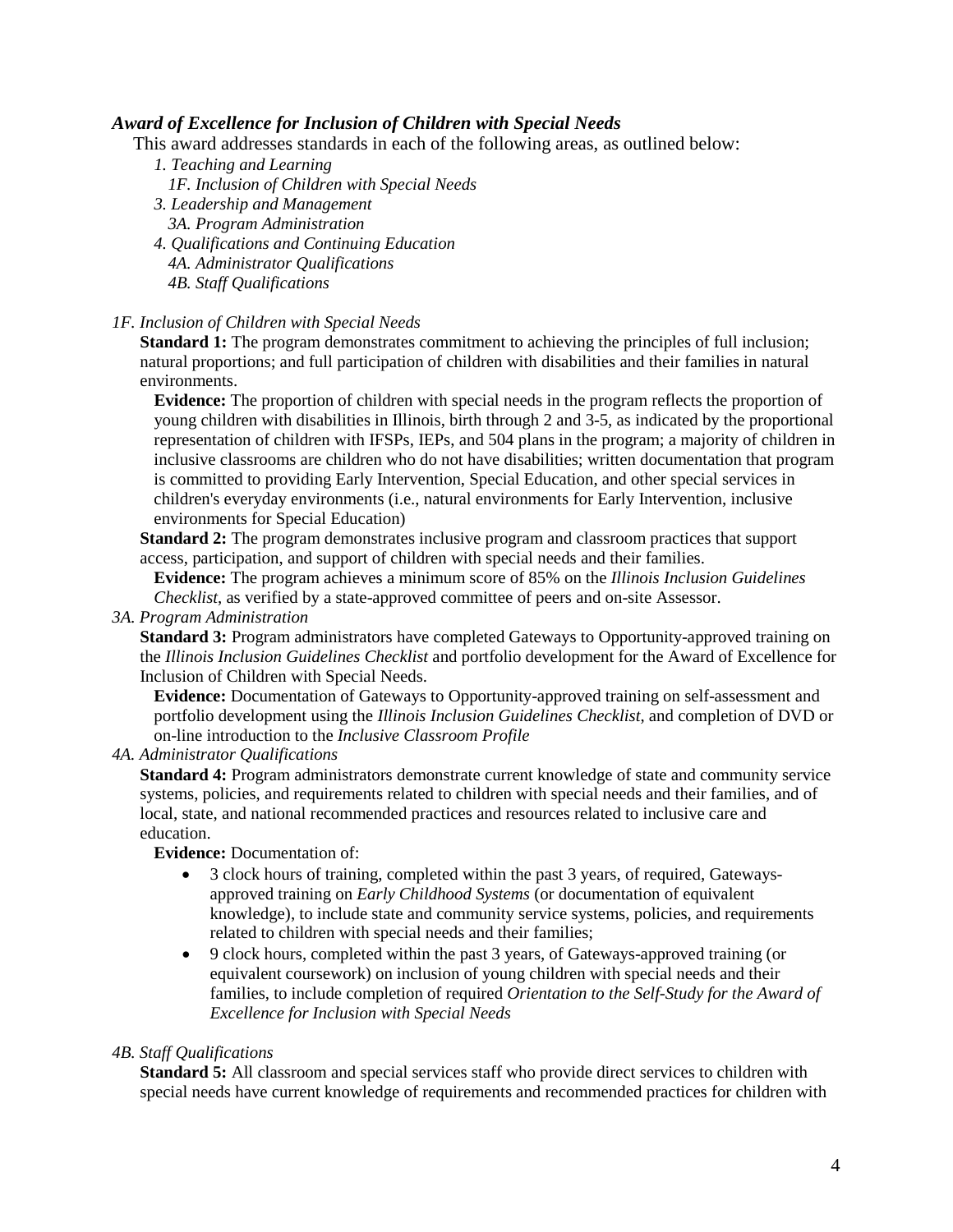special needs and their families, and implement assessment, curriculum, instructional, and environmental practices that support education and care of children with special needs and their families in inclusive, natural environments.

**Evidence:** Documentation of:

- completion of 3 clock hours of on-line and/or face-to-face training on the *Inclusive Classroom Profile and*
- a minimum of 6 clock hours, completed within the past 3 years, of Gateways to Opportunity-approved training (or equivalent coursework) on inclusion of children with special needs and their families, to include training in two or more of the following areas: assessment of young children with special needs; enhancing learning for young children with special needs; collaborating with families in providing education and care to young children with special needs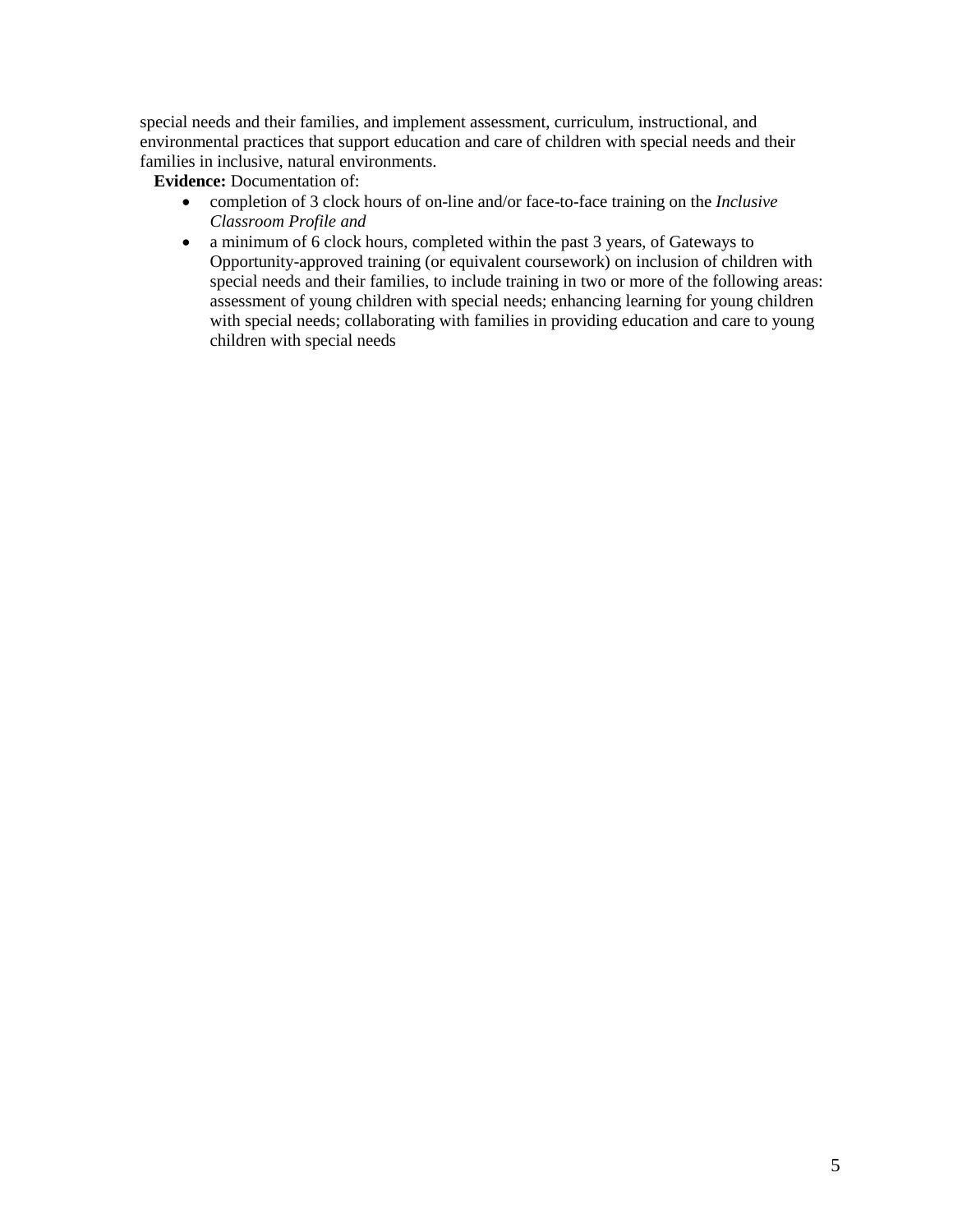#### Appendix A **Definitions Used in Award of Excellence for Inclusion of Children with Special Needs**

- Administrator an individual responsible for the overall quality of the program, or for providing support to direct service staff in relation to providing high-quality services to children with special needs and their families (e.g., program director, administrative support staff such as disability coordinator or curriculum supervisor)
- Agency the overall administrative entity under which the local program operates, including the public school, Head Start, Early Intervention, and public or private preschools or child care programs

Approved Professional Development - training approved by Illinois Gateways to Opportunity

- Childhood Outcomes Summary (COS) a summary documenting the status and progress of children with IFSPs and IEPs, with emphasis on how children use their emerging skills in everyday environments, based on multiple sources of information across contexts and individuals familiar with the child (e.g., classroom staff, family members, Early Intervention personnel, special service staff); required for state and federal reporting and when entering/exiting Early Intervention (included in the IFSP) and/or early childhood special education (completed COS form)
- Classroom setting in which teachers provide services to support the health, development, and/or education of two or more unrelated children in a group environment
- Direct Service Staff any individual who provides direct services to children with special needs and their families, including teachers, therapists, and other related personnel, whether internal to the program site, obtained through collaboration with other agencies or entities, or contracted by the program or collaborating agency
- Direct Service Team the team of direct service staff, including those from one or more early childhood programs, or who are independent service providers, who work directly with a child and his/her family, and who are responsible for implementing high quality care, education, therapy, or other services for that child; when the parent wishes, and with the parent's consent, individual assessment results and intervention plans and strategies will be shared among professionals who provide services to the child and/or family, to facilitate coordination and integration of services
- Disabilities as used in this document, this term refers to children with special needs who have in place an IFSP, IEP, or 504 plan
- Evidence the documentation used to support accomplishment of standards, which may vary depending on the type of program and scores available from previous observations and monitoring by stateapproved assessors, but may include relevant, previous scores from items on rating scales such as the Environment Rating Scales or others; results from monitoring or accreditation visits such as those by state agencies; or documentation such as children's files, lesson plans, meeting agendas, photographs, or other. Evidence should be from the current or previous year and/or from the most recent monitoring or assessment visits used for achieving/maintaining the Gold Circle
- Illinois Gateways to Opportunity a centralized location for collecting and sharing information on training that has been examined and determined to meet high quality training standards, across different training organizations and providers. Training on "inclusion and/or children with special needs" refers to training in which at least half of the content directly addresses principles and strategies for inclusion and/or strategies and/or needs of children with IFSPs, IEPs, 504 plans, or other individual plans implemented in education and care settings
- Inclusion a principle and a desired result of experiences for children with and without special needs, that embody values, policies, and practices that support the right of every child and his or her family to participate as full members of families, communities, and society, including full access to and participation in community-based early childhood centers and programs (Based on DEC/NAEYC Joint Position Statement on Early Childhood Inclusion)
- Individualized Family Service Plan Team (IFSP Team) or Individual Education Program Team (IEP Team) - depending on the age of the child, the team of family members, evaluators, service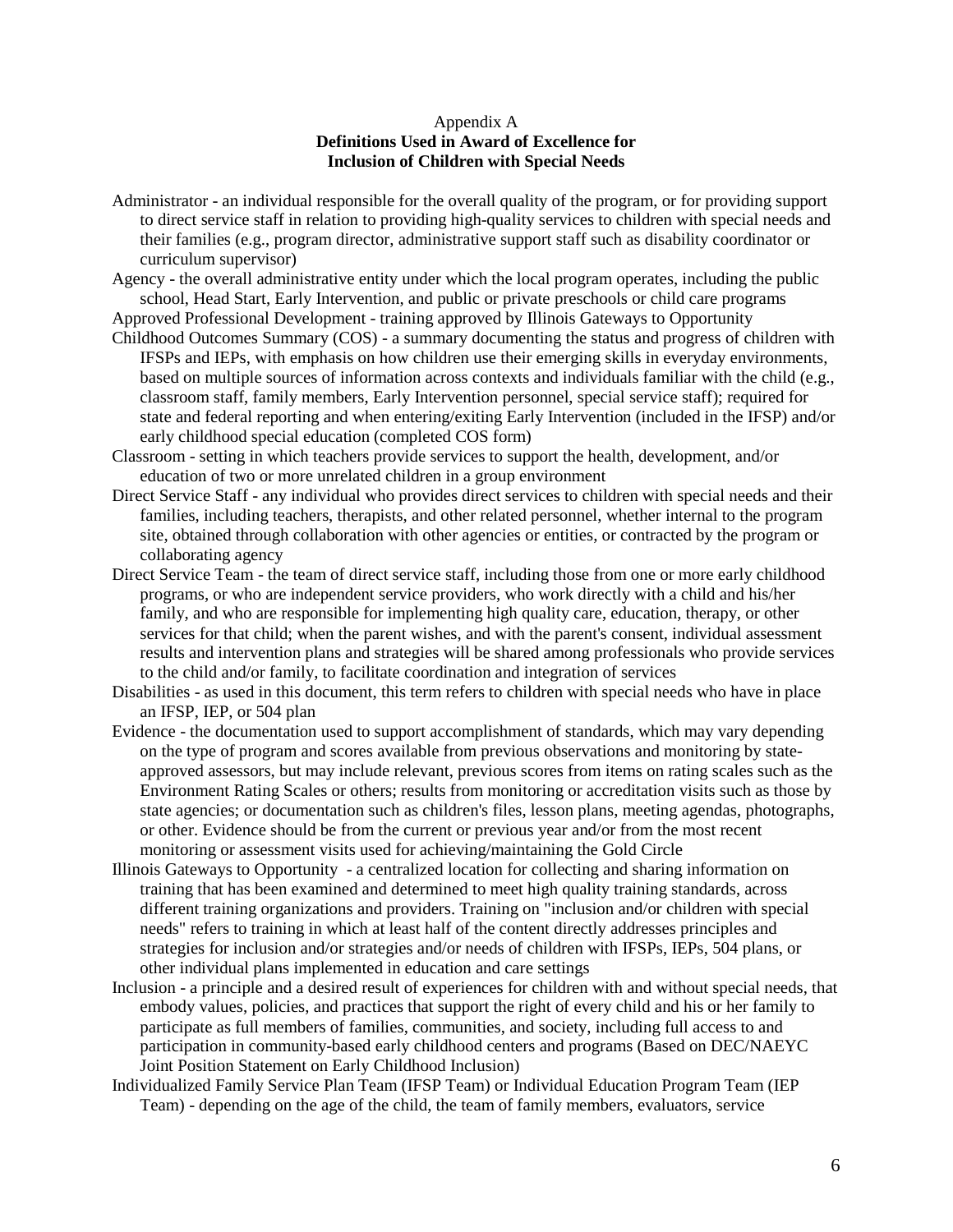coordinator, and teacher(s) responsible for developing or implementing all or portions of an individualized service plan; at the family's request and with the family's consent, the IFSP or IEP development and/or implementation team will also include other individuals of the family's choice, including teachers or other staff from multiple development, education and care settings in which the child participates

- Individual Service Plan an individual plan that outlines services, responsibilities, and timelines for Early Intervention or special education (i.e., IFSP, IEP, 504 plan), or other individual plan outlining services and supports designed, with family participation and consent, to address a child's development, health, mental, mental health, and learning goals and outcomes within the context of home, early childhood program, and community, based on evaluation of the child and on the concerns, priorities and resources of the family
- Least Restrictive Environment education and care settings designed for children without special needs, where young children with special needs are educated and cared for alongside their same-age peers who do not have special needs, with individualized accommodations and interactions to support their learning and development; with parent request or consent, information will be shared across multiple development, education and care settings in which the child participates
- Natural Environment a setting that is typical for infants and toddlers without disabilities or delays, including families' homes, early education and care programs, and other community settings where families spend the most time with their children, where families, teachers, and other direct service staff can use the child's daily routines and interests as natural learning opportunities to teach and support new skills and behaviors; with parent request or consent, information will be shared across different natural environments in which the child participates
- Partnership Agreement any agreement, formal or informal, legally binding or non-legally binding, that outlines agreed-upon roles and responsibilities between and among legal entities responsible for supporting the development, education, health, or well-being of young children and their families, including interagency agreements such as Memoranda of Understanding and Memoranda of Agreement
- Policy a set of stated principles or plan intended to influence and determine decisions, actions, or directions
- Program the entity that provides early education and care(e.g., center, site, district) that operates with an Administrator or Director responsible for the quality of early education and care for young children in that program, including those with special needs
- Special Needs individual characteristics and needs that qualify a child for special services of a type or amount beyond those required by children generally, as outlined on an individualized service plan such as an IFSP (Individualized Family Service Plan), IEP (Individual Education Plan), 504 plan, behavior support plan, mental health plan, or health plan developed in response to identified needs, including children with special health care needs as defined by the Maternal and Child Health Bureau; See [http://childhealthdata.org/docs/nsch-docs/whoarecshcn\\_revised\\_07b-pdf.pdf](http://childhealthdata.org/docs/nsch-docs/whoarecshcn_revised_07b-pdf.pdf)
- Teacher educator or child-care provider responsible for ensuring and promoting health, safety, development, and learning of children in a group context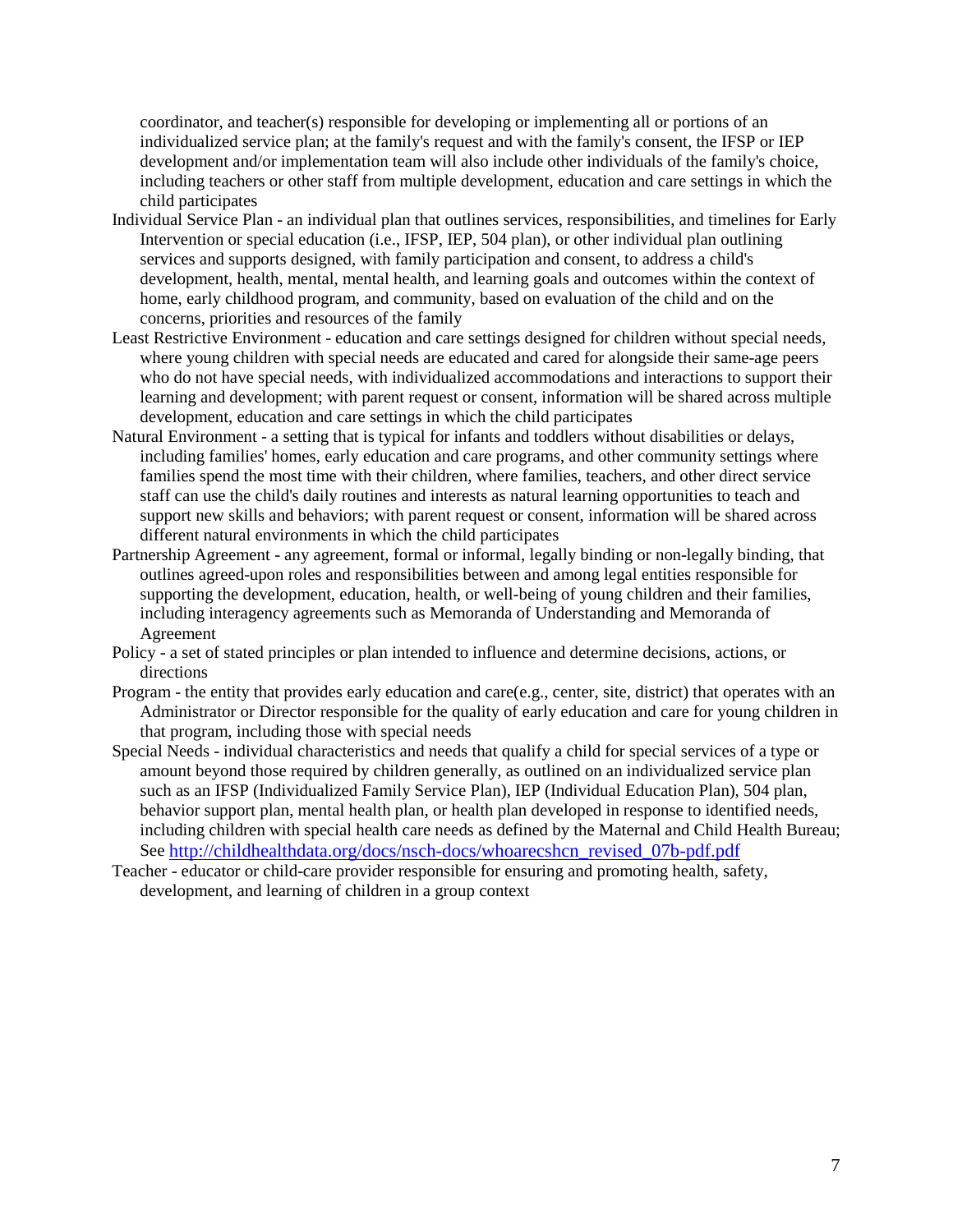# Appendix B

# **Guidance for Policies and Practices to Support Inclusion of Children with Special Needs In Silver Circle and Gold Circle Programs**

| <b>Circle</b>                  | <b>Inclusion Policies and Practices</b>                                                                                                                                                                                                                                                                                                                                                                                                                        |
|--------------------------------|----------------------------------------------------------------------------------------------------------------------------------------------------------------------------------------------------------------------------------------------------------------------------------------------------------------------------------------------------------------------------------------------------------------------------------------------------------------|
| <b>SILVER</b><br><b>CIRCLE</b> | Families of children with special needs are welcomed to the program and program materials<br>$\bullet$<br>use respectful language and visual displays to portray positive views of children and adults<br>with multiple forms of diversity, including diversity of ability.                                                                                                                                                                                    |
|                                | Children's development, health and sensory systems and abilities, including those with already<br>$\bullet$<br>identified special needs, are screened annually using valid, broad-based, developmentally<br>appropriate screening tools and processes, and families are referred, with their consent, for<br>special services when indicated.                                                                                                                  |
|                                | Program provides families with information about community screenings and special services,<br>$\bullet$<br>including Early Intervention, Head Start, and public school early childhood special education;<br>disseminates to families a current resource of agencies and providers who offer services to<br>children with special needs and their families; and facilitates connections for additional<br>assessment and services when desired by the family. |
|                                | Program administrator and classroom staff provide opportunities for families of children with<br>$\bullet$<br>special needs to share their children's individual service plans (such as an IEP or individual<br>health plan) and/or special needs assessments, to inform classroom practice.                                                                                                                                                                   |
|                                | Program administrator and at least one additional staff member have been trained to<br>$\bullet$<br>administer and interpret a broad-based, valid developmental screening tool, and assist other<br>personnel in learning and using it.                                                                                                                                                                                                                        |
|                                | Program administrator and at least one teacher in each classroom have completed, within the<br>$\bullet$<br>past two years, a minimum of 3 clock- hours of Gateways-approved professional development<br>on inclusion of children with special needs within natural, inclusive contexts in classroom,<br>home, and community.                                                                                                                                  |
| <b>GOLD</b>                    | <b>Guidance for Programs in Silver Circle, PLUS:</b>                                                                                                                                                                                                                                                                                                                                                                                                           |
| <b>CIRCLE</b>                  | Program policies, practices and materials related to diversity emphasize understanding of and<br>$\bullet$<br>respect for beliefs, values, and practices of individual families, including those related to<br>family perspectives about children with special needs.                                                                                                                                                                                          |
|                                | Program administrator and other supervisory staff responsible for program policies and/or<br>$\bullet$<br>practices participate in local early childhood network of agencies and providers that provide<br>services to young children and their families, including those with special needs (e.g., local<br>Interagency Council for Early Intervention).                                                                                                      |
|                                | Programs actively disseminate to families, providers, and other agencies, information about<br>$\bullet$<br>the program's vision, policies and practices related to inclusion of children with special needs<br>and their families.                                                                                                                                                                                                                            |
|                                | Children with special needs are included in all initial and ongoing classroom assessment<br>$\bullet$<br>related to the general curriculum, and results are used along with those of other children to<br>inform curriculum goal setting and planning.                                                                                                                                                                                                         |
|                                | Individual goals for children with special needs, based on the classroom curriculum, are shown<br>٠<br>on lesson plans along with those for other children, reflecting results of classroom<br>assessments.                                                                                                                                                                                                                                                    |
|                                | Teachers contribute to development and review of individual service plans for children with<br>special needs.                                                                                                                                                                                                                                                                                                                                                  |
|                                | Classroom and other direct service staff collaborate with families to make modifications in<br>$\bullet$<br>classroom routines, curriculum, and environments that will support children's ability to<br>participate in play, activities and classroom routines.                                                                                                                                                                                                |
|                                | Program administrator and all direct service staff have completed, within the past two years, a<br>$\bullet$<br>minimum of 3 clock-hours of Gateways-approved professional development related to<br>providing services to children with special needs within natural, inclusive contexts in<br>classroom, home, and community.                                                                                                                                |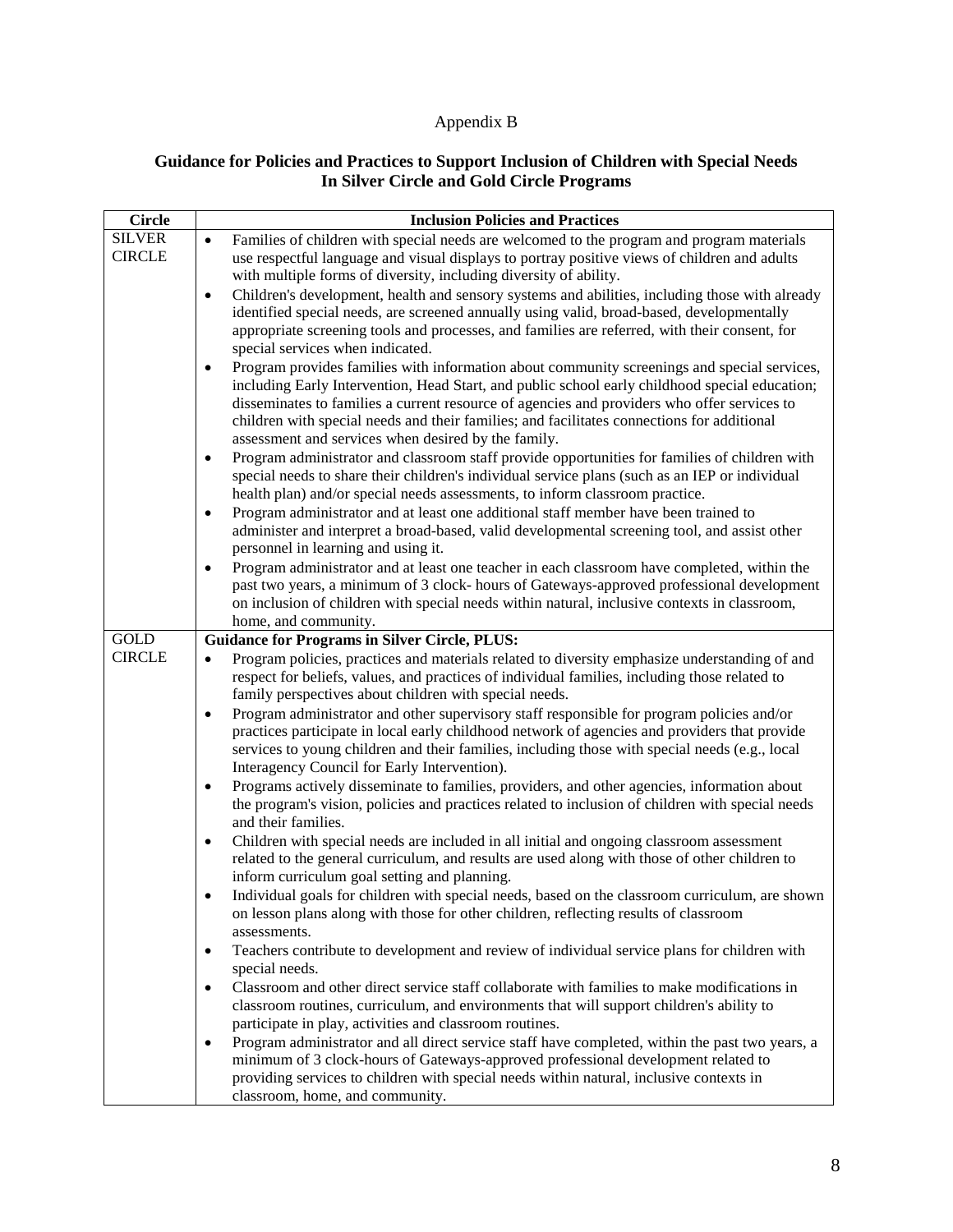# Appendix C

# **Activities for Gold Circle Programs with Intent to Apply for an Award of Excellence for Inclusion of Children with Special Needs**

- Program staff complete self-assessment and related program development on items shown in *Guidance for Policies and Practices to Support Inclusion in Programs at the Silver and Gold Circles* (Appendix B)
- Program and classrooms participate in Gateways to Opportunity-approved training on Standards and on selfassessments related to the *Award of Excellence for Inclusion of Children with Special Needs*, including the *Illinois Inclusion Guidelines Checklist* and the *Inclusive Classroom Profile.*
- Program and classrooms initiate self-assessment using the *Illinois Inclusion Guidelines Checklist* and the *Inclusive Classroom Profile*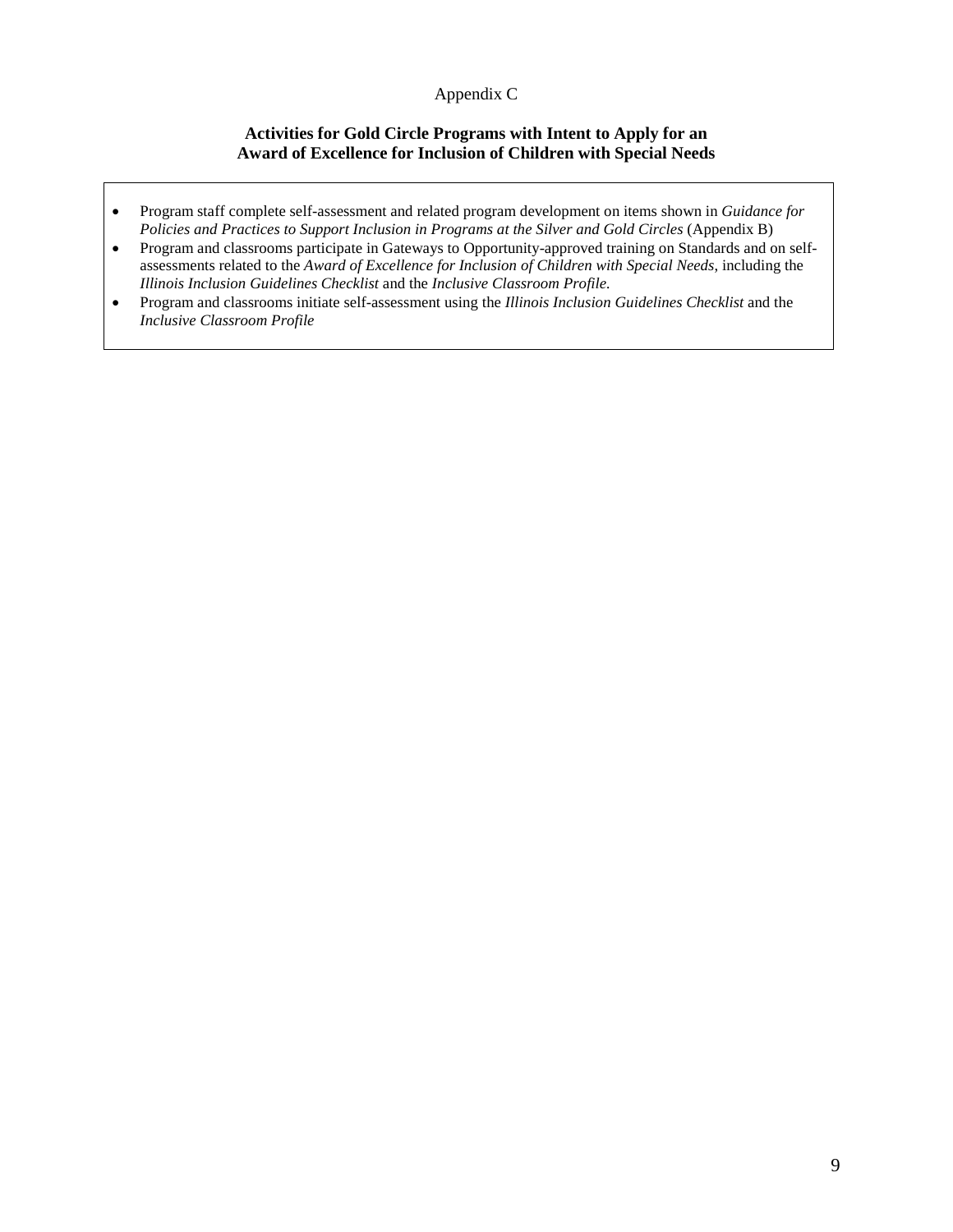# *Table 1 The Illinois Inclusion Guidelines Checklist*

*This self-assessment tool provides a framework for collaborative discussion as programs examine program principles and practices the reflect high-quality inclusion and move toward achieving or maintain an Award of Excellence for Inclusion of Children with Special Needs. Reflect on past experiences as well as on what you hope to accomplish. Consider the types of evidence that you can use to support your ratings (see Table 2 for examples of evidence that may be appropriate to your setting). Evidence should be recent (within the past year or from the most recent monitoring and assessment visit related to being a Gold Circle program). All voices are important* as you consider each item. Based on the results, decide which items you want to include as goals that will *improve the quality of inclusion* in your program, and include *these in an Individual Program Development Plan (see Table 3 for an example of a plan form). Track your progress on these goals by documenting activities and accomplishments; these will become part of your Evidence for achieving and maintaining the Award.*

| <b>ITEMS</b>                                                                                                                                            | Developed<br>Not Yet | Developed<br><b>Being</b> | Implemented<br>Partially | Fully<br>Established | <b>NOTES</b> |
|---------------------------------------------------------------------------------------------------------------------------------------------------------|----------------------|---------------------------|--------------------------|----------------------|--------------|
| Area 1A. Learning Environment<br>1 - Program and classroom spaces are accessible to all children, and                                                   |                      |                           |                          |                      |              |
| adaptive furniture and equipment for routine care and for indoor and                                                                                    |                      |                           |                          |                      |              |
| outdoor play and learning, support inclusion of children with special needs                                                                             |                      |                           |                          |                      |              |
| in all activities with other children.                                                                                                                  |                      |                           |                          |                      |              |
| 2 - Accommodations are made to classroom play and teaching materials to                                                                                 |                      |                           |                          |                      |              |
| support each child's participation in peer interactions, the general                                                                                    |                      |                           |                          |                      |              |
| curriculum, and learning opportunities related to their own individual goals                                                                            |                      |                           |                          |                      |              |
| and outcomes.                                                                                                                                           |                      |                           |                          |                      |              |
| Area 1B. Curriculum                                                                                                                                     |                      |                           |                          |                      |              |
| 3 - Teachers, other direct service staff, and administrative support staff<br>collaborate with families to identify goals and outcomes from the general |                      |                           |                          |                      |              |
| education curriculum and from individual education and service plans such                                                                               |                      |                           |                          |                      |              |
| as IFSPs and IEPs to incorporate into play, activities, and classroom                                                                                   |                      |                           |                          |                      |              |
| routines.                                                                                                                                               |                      |                           |                          |                      |              |
| Area 1C. Instructional Quality                                                                                                                          |                      |                           |                          |                      |              |
| 4 - Strategies, supports, and services identified in individual service plans                                                                           |                      |                           |                          |                      |              |
| are provided in the classroom and are embedded into classroom play,                                                                                     |                      |                           |                          |                      |              |
| activities, and routines.                                                                                                                               |                      |                           |                          |                      |              |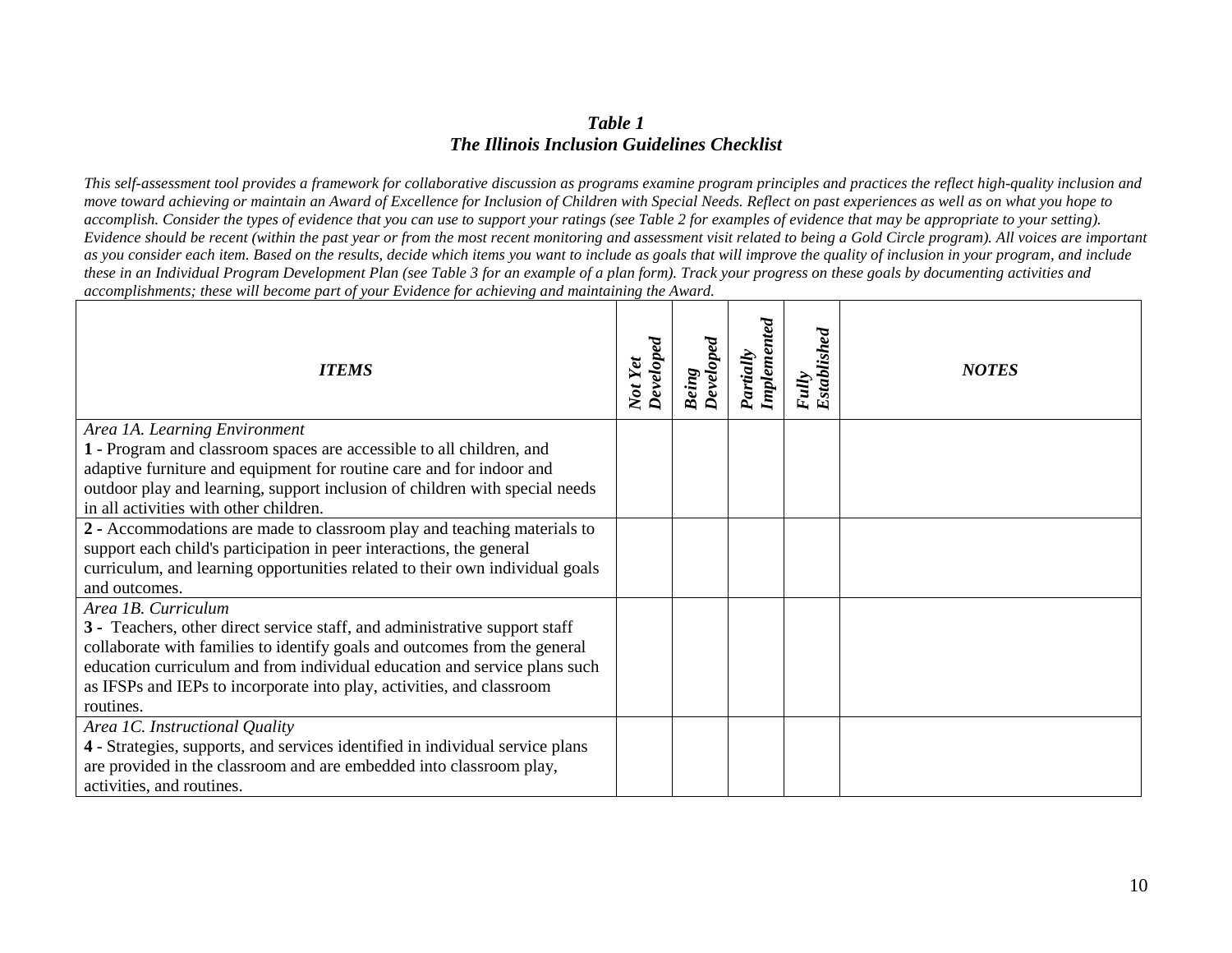| 5 - Classroom and program staff help each child engage in positive,           |  |  |  |
|-------------------------------------------------------------------------------|--|--|--|
| sustained social interactions and play with peers, and provide opportunities  |  |  |  |
| for each child to be a fully participating member of the classroom            |  |  |  |
| community.                                                                    |  |  |  |
| 6 - Classroom staff support development and learning by matching              |  |  |  |
| individual support strategies such as modeling, asking questions, and         |  |  |  |
| prompting to abilities, goals, and intended outcomes of individual children.  |  |  |  |
| Area 1D. Child Screening                                                      |  |  |  |
| 7 - Specific markers (e.g., low energy, withdrawal, acting out), targeted     |  |  |  |
| screening (e.g., social emotional screening) and ongoing observation and      |  |  |  |
| documentation are used in addition to broad-based screening to identify and   |  |  |  |
| refer children and families who may benefit from further evaluation or        |  |  |  |
| specialized services.                                                         |  |  |  |
| Area 1E. Child Assessment                                                     |  |  |  |
| 8 - The program has written procedures and guidelines for gathering           |  |  |  |
| information from families on their priorities, goals and desired outcomes for |  |  |  |
| their child's participation in the program, as well as on family routines and |  |  |  |
| strategies that support their child's development and learning.               |  |  |  |
| 9 - Classroom and special service staff collaborate in implementing and       |  |  |  |
| using initial and ongoing assessment for classroom and special service        |  |  |  |
| planning, and in summarizing and reviewing individual and group outcomes      |  |  |  |
| for evaluation and modification of classroom effectiveness.                   |  |  |  |
| Area 1F. Inclusion of Children with Special Needs                             |  |  |  |
| 10 - Written policies and procedures encourage and support collaboration      |  |  |  |
| and partnership among internal and external personnel and agencies serving    |  |  |  |
| the same child and family, including specific guidelines for joint planning,  |  |  |  |
| decision-making and problem solving related to educational, behavioral,       |  |  |  |
| medical, adaptive, social service, or other individual needs and resources,   |  |  |  |
| with family consent.                                                          |  |  |  |
| 11 - Program's advisory committee and/or parent board is regularly updated    |  |  |  |
| about policy and practices related to inclusion and special needs, and        |  |  |  |
| actively recruits parents of children with special needs for service on the   |  |  |  |
| committee or board.                                                           |  |  |  |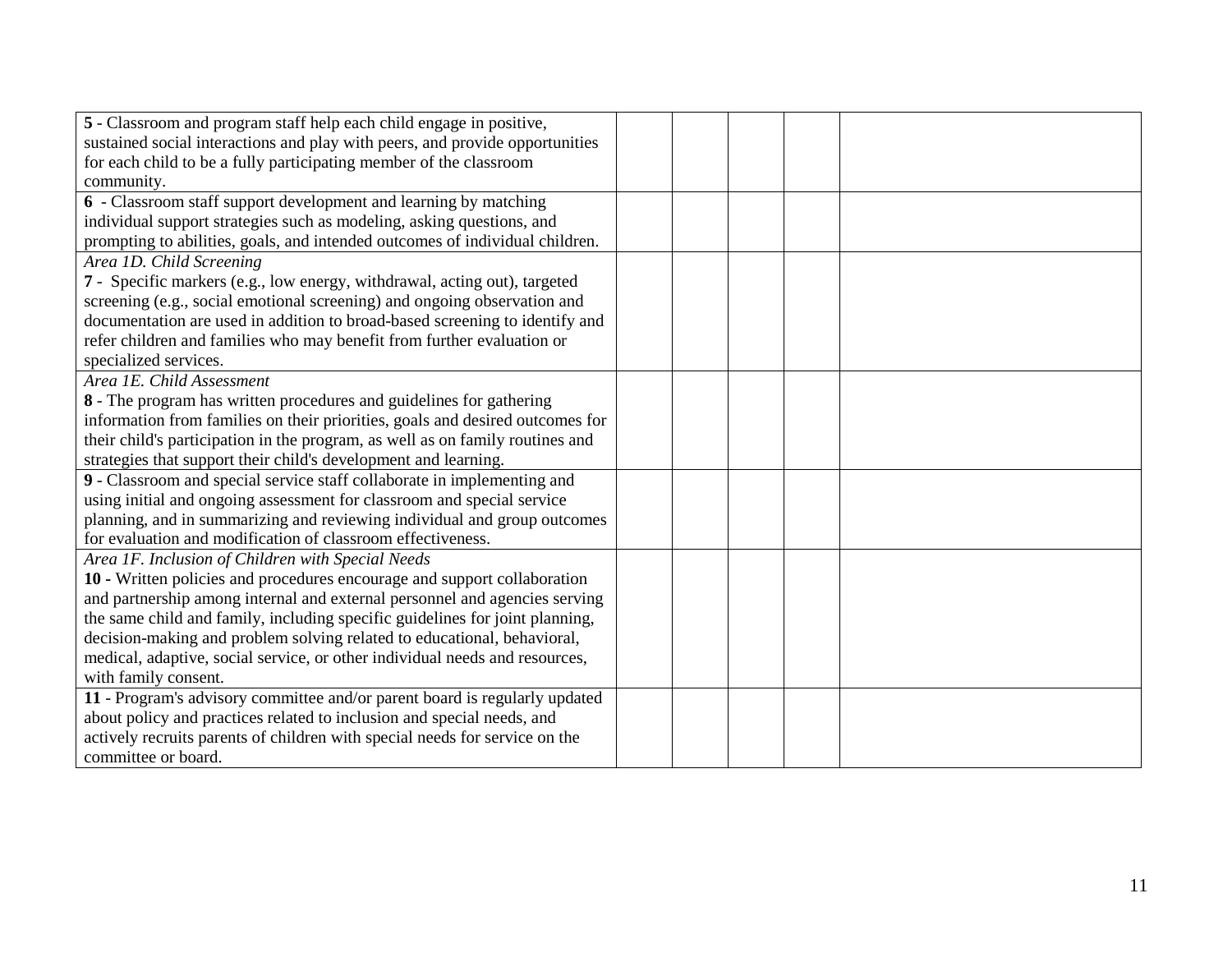| Area 2A - Family and Community Engagement                                      |  |  |  |
|--------------------------------------------------------------------------------|--|--|--|
| 12 - Families of children with special needs are included in all family        |  |  |  |
| activities provided or facilitated by the program, and information about the   |  |  |  |
| program's vision and strategies for inclusion of all children is shared with   |  |  |  |
| all families.                                                                  |  |  |  |
| 13 - Written policies and procedures encourage and support families of         |  |  |  |
| children with special needs as partners in screening, assessment, choosing     |  |  |  |
| desired outcomes and setting goals, and instruction related to their child;    |  |  |  |
| support frequent communication between families, classroom and other           |  |  |  |
| direct service staff; and involve families in evaluating the program in        |  |  |  |
| relation to their goals and desired outcomes for their children.               |  |  |  |
| 14 - Teachers collaborate with families, other service staff, and              |  |  |  |
| administrative support staff to incorporate individual and classroom goals,    |  |  |  |
| strategies, and supports into family routines at home and in the community.    |  |  |  |
| 15 - Written policies and procedures identify and promote access to internal   |  |  |  |
| and external resources that assist families in accessing needed systems,       |  |  |  |
| services, and public benefits, including receiving individual support for      |  |  |  |
| finding, understanding, negotiating, participating in, and coordinating        |  |  |  |
| services among Early Intervention, special education, and other systems        |  |  |  |
| (e.g., social services, health, supplemental security income) working with     |  |  |  |
| their child both within the program and in the community.                      |  |  |  |
| 16 - The program administrator and other management staff (e.g.,               |  |  |  |
| administrative support staff) participate regularly in community and state     |  |  |  |
| systems and activities that support public knowledge of and coordination       |  |  |  |
| and integration among services for children and families, including those      |  |  |  |
| with special needs, and provides leadership for high quality inclusion within  |  |  |  |
| the program.                                                                   |  |  |  |
| 17 - Written agreements support collaboration among members of the local       |  |  |  |
| early childhood community (child care, the Early Intervention system, Head     |  |  |  |
| Start, public school early childhood program), including written procedures,   |  |  |  |
| roles, and responsibilities for shared tasks and activities (e.g., identifying |  |  |  |
| children and families in need of services, sharing information, coordinating   |  |  |  |
| services, providing special services to children with special needs and their  |  |  |  |
| families, evaluating child and family outcomes).                               |  |  |  |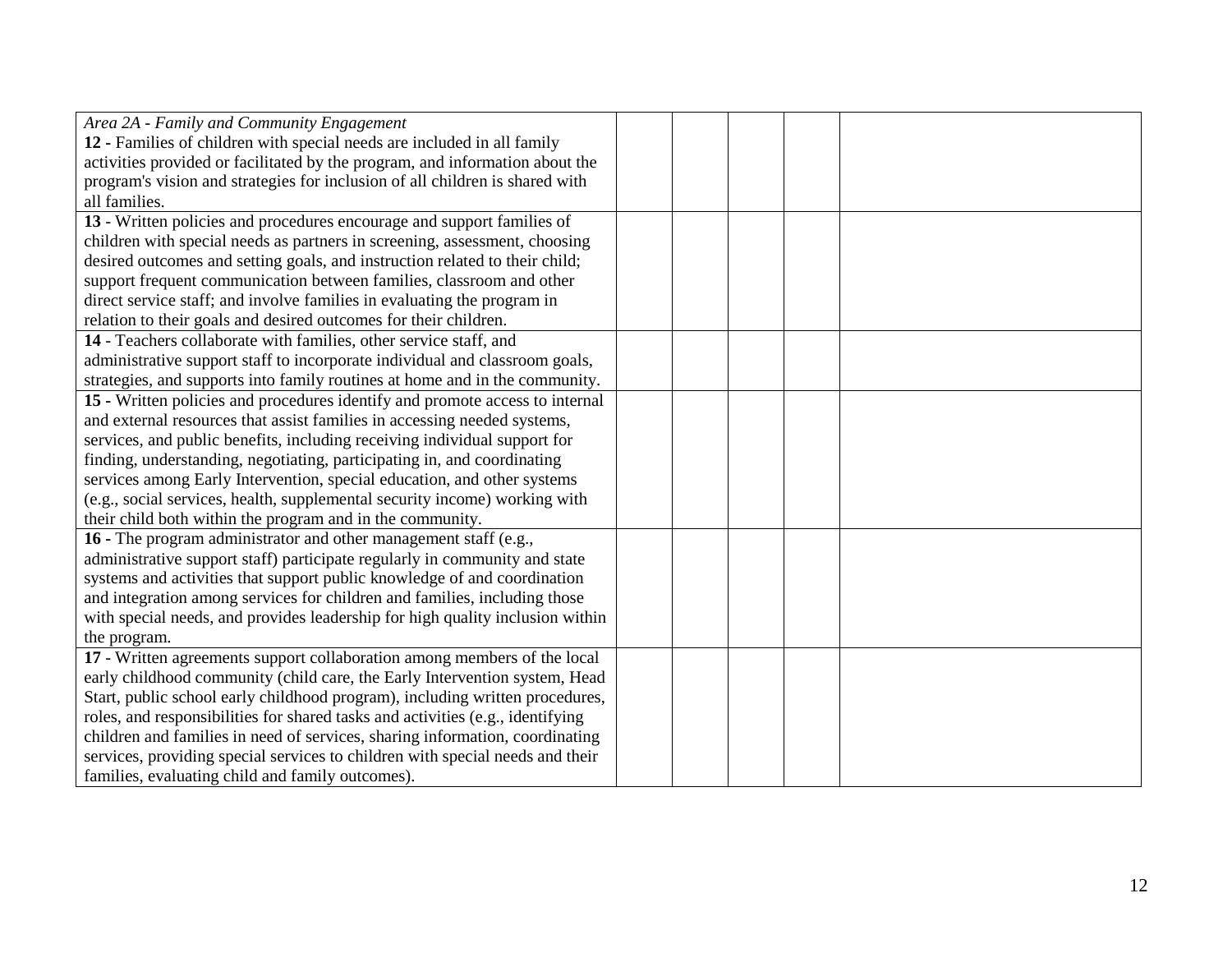| Area 2B - Transitions                                                              |  |  |  |
|------------------------------------------------------------------------------------|--|--|--|
| 18 - Program policies, procedures, and practices to support transition of          |  |  |  |
| children with special needs entering into and exiting from the program are         |  |  |  |
| included in partnership agreements and include timelines, roles, and               |  |  |  |
| responsibilities of both sending and receiving programs, including                 |  |  |  |
| responsibilities for sharing and transferring records.                             |  |  |  |
| Area 3B - Group Size and Ratios                                                    |  |  |  |
| 19 - Early childhood programs and classrooms within which children with            |  |  |  |
| special needs are served meet agency, state, and federal requirements for          |  |  |  |
| programs and classrooms that include children with special needs and their         |  |  |  |
| families.                                                                          |  |  |  |
| Area 3C - Continuous Quality Improvement                                           |  |  |  |
| 20 - Program administrators engage staff in systematic, collaborative,             |  |  |  |
| ongoing program and classroom self-assessment using the Illinois Inclusion         |  |  |  |
| Guidelines Checklist, and demonstrate progress toward achieving program            |  |  |  |
| goals based on results of the assessment, as stated on an individual program       |  |  |  |
| development plan.                                                                  |  |  |  |
| 21 - Teachers and special service staff engage in systematic, ongoing self-        |  |  |  |
| assessment using the <i>Inclusive Classroom Profile</i> , and demonstrate progress |  |  |  |
| toward achieving classroom and individual professional development goals           |  |  |  |
| based on results of the assessment.                                                |  |  |  |

# **Signatures of Participants in Discussion** *(Please provide signatures for all administrators and staff whose work is a part of this award)*

I verify that I participated in discussion of these standards in preparation for applying for this award:

Early Childhood Administrator(s) :

Classroom Teacher(s):

Special Service Staff:

Coach/Consultant:

I, the primary Administrator responsible for this process, verify that the individuals signing above participated in discussion of these standards in preparation for applying for this award: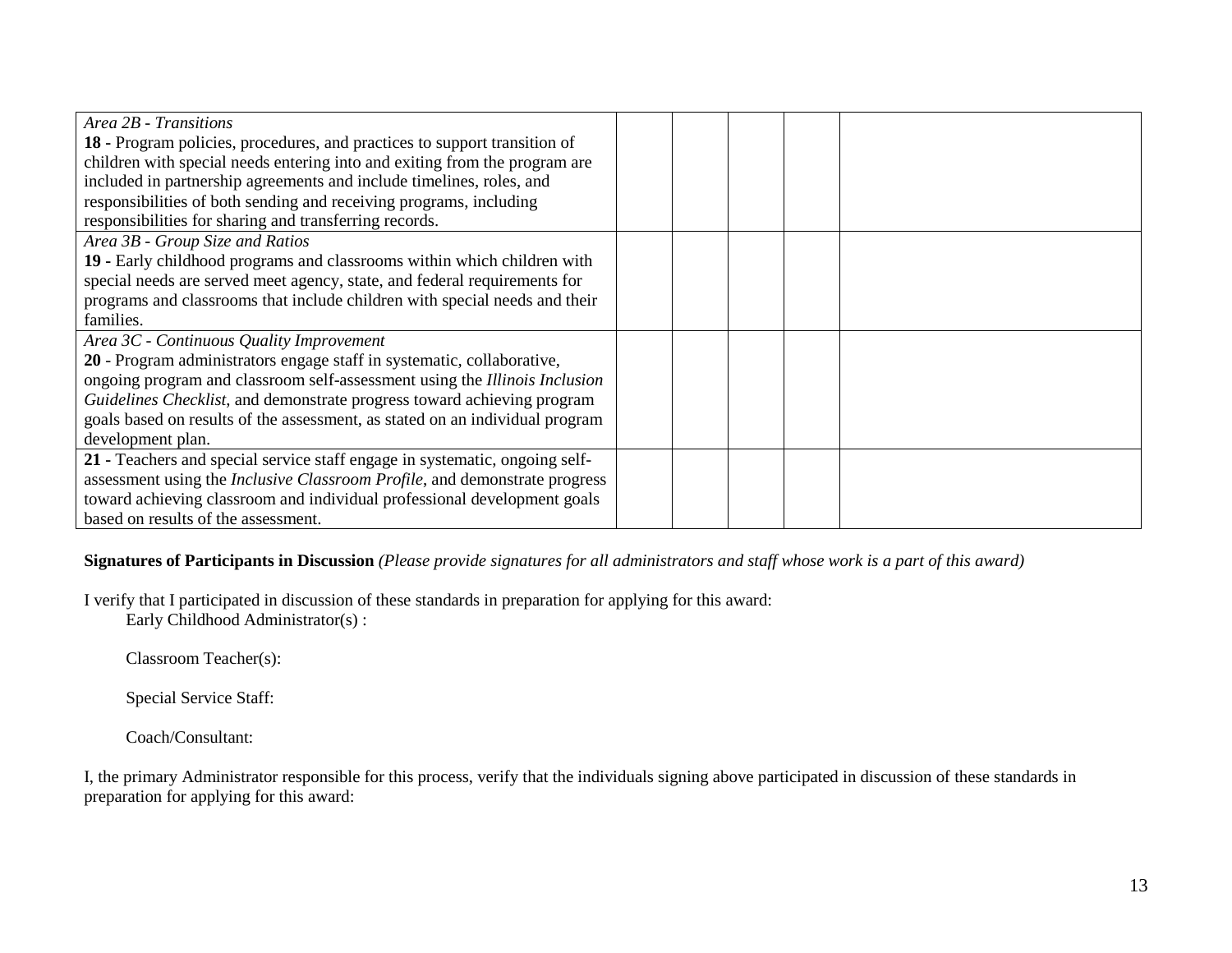## **Table 2 Examples of Evidence for Items on the** *Illinois Inclusion Guidelines Checklist*

Many types of evidence will be appropriate for the Portfolio, depending on the type of program, as well as on other contexts such as size and population. All evidence should be recent, i.e., within the past year or based on the most recent monitoring or assessment visit.

| Items*                                                                            | <b>Examples of Evidence*</b>                                              |
|-----------------------------------------------------------------------------------|---------------------------------------------------------------------------|
| Area 1A. Learning Environment                                                     | <b>Examples of Evidence:</b> Scores on relevant items from previous       |
| 1 - Program and classroom spaces are accessible to all children, and adaptive     | observations completed by state-approved assessors [e.g., ERS scales,     |
| furniture and equipment for routine care and for indoor and outdoor play and      | other]; scores from self-assessment on ICP; documentation from            |
| learning, support inclusion of children with special needs in all activities with | accreditation reviews [such as Head Start, NAEYC, NECPA]; other           |
| other children.                                                                   | relevant documentation such as photographs and written descriptions       |
| 2 - Accommodations are made to classroom play and teaching materials to           | <b>Examples of Evidence:</b> Scores on relevant items from previous       |
| support each child's participation in peer interactions, the general curriculum,  | observations completed by state-approved assessors [e.g., ERS scales,     |
| and learning opportunities related to their own individual goals and outcomes.    | other]; scores from self-assessment on ICP; documentation from recent     |
|                                                                                   | accreditation reviews; accommodations noted on IFSP/IEP plans (when       |
|                                                                                   | desired by families) and/or strategies noted on classroom plans; other    |
|                                                                                   | relevant documentation such as photographs, artifacts, and written        |
|                                                                                   | descriptions                                                              |
| Area 1B. Curriculum                                                               | <b>Examples of Evidence:</b> Documentation from previous observations by  |
| 3 - Teachers, other direct service staff, and administrative support staff        | approved monitor that lesson plans contain individual, curriculum-related |
| collaborate with families to identify goals and outcomes from the general         | goals and outcomes for children with special needs; lesson plans and/or   |
| education curriculum and from individual education and service plans such as      | other individualized planning forms (e.g., matrix plans) show individual  |
| IFSPs and IEPs to incorporate into play, activities, and classroom routines.      | goals and outcomes for children with special needs; samples of lesson     |
|                                                                                   | plans or other daily planning documents showing individualized goals      |
|                                                                                   | goals and outcomes from individual service plans; scores on relevant      |
|                                                                                   | items from previous observations by state approved assessors (e.g., ERS   |
|                                                                                   | scales) or monitors; scores from self-assessment on relevant items from   |
|                                                                                   | ICP; summaries of meetings showing team members; other relevant           |
|                                                                                   | documentation such as photographs, artifacts, and written descriptions    |

\* All items and evidence that relate to sharing information across environments or programs are based on this being desired by families and done with the families' consent.

٦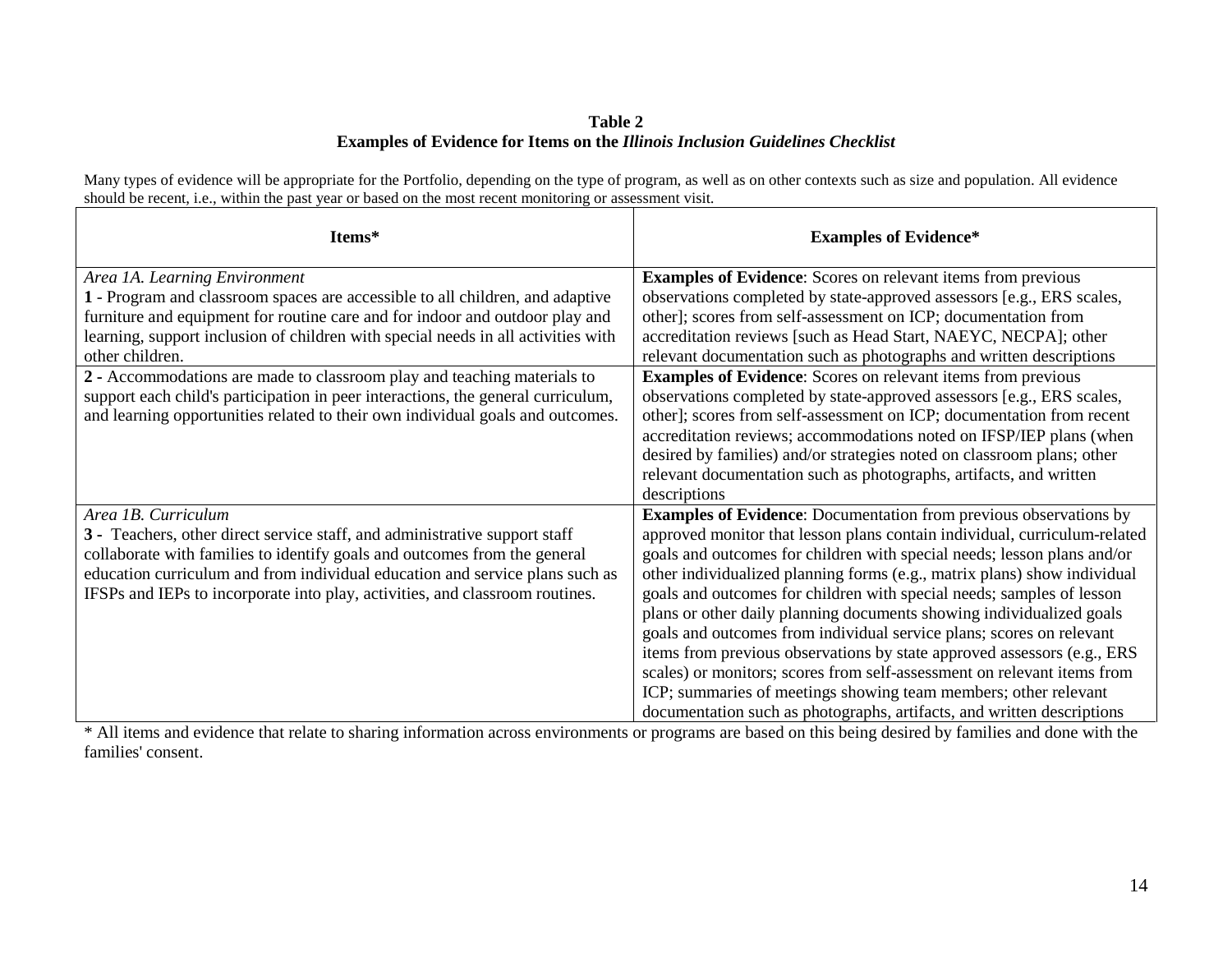| Area 1C. Instructional Quality                                                    | <b>Examples of Evidence:</b> Lesson plans and/or other individualized      |
|-----------------------------------------------------------------------------------|----------------------------------------------------------------------------|
| 4 - Strategies, supports, and services identified in individual service plans are | planning forms (e.g., matrix plans) show individual strategies, supports   |
| provided in the classroom and are embedded into classroom play, activities,       | and interventions for children with special needs; scores on relevant      |
| and routines.                                                                     | items from previous observations by state approved assessors (e.g., ERS    |
|                                                                                   | scales) or monitors; scores from self-assessment on relevant items from    |
|                                                                                   | ICP; other relevant documentation such as photographs, artifacts, and      |
|                                                                                   | written description                                                        |
| 5 - Classroom and program staff help each child engage in positive, sustained     | <b>Examples of Evidence:</b> Scores from self-assessment on relevant items |
| social interactions and play with peers, and provide opportunities for each       | from ICP; documentation of progress toward goals and outcomes on an        |
| child to be a fully participating member of the classroom community.              | individual service plan; other relevant documentation such as              |
|                                                                                   | photographs, artifacts, and written description                            |
| 6 - Classroom staff support development and learning by matching individual       | Examples of Evidence: Strategies are documented on individual service      |
| support strategies such as modeling, asking questions, and prompting to           | plans and/or on classroom planning documents; scores from self-            |
| abilities, goals, and desired outcomes of individual children.                    | assessment on relevant items from ICP show implementation of support       |
|                                                                                   | strategies; other relevant documentation such as photographs, artifacts,   |
|                                                                                   | and written description                                                    |
| Area 1D. Child Screening                                                          | Examples of Evidence: Description of varied approaches to identifying      |
| 7 - Specific markers (e.g., low energy, withdrawal, acting out), targeted         | children and families who may benefit from further evaluation or           |
| screening (e.g., social emotional screening) and ongoing observation and          | services; evidence that children and families have been identified and     |
| documentation are used in addition to broad-based screening to identify and       | referred for further evaluation or services, specific markers and criteria |
| refer children and families who may benefit from further evaluation or            | for referral included in written descriptions of screening and referral    |
| specialized services.                                                             | process; documentation of completed screenings; documentation of           |
|                                                                                   | referrals, if appropriate.                                                 |
| Area 1E. Child Assessment                                                         | <b>Examples of Evidence:</b> Documentation (such as IFSP or IEP) that      |
| 8 - The program has written procedures and guidelines for gathering               | family is involved in assessment process and contributes information       |
| information from families on their priorities, goals and desired outcomes for     | about priorities, goals, and family approaches to supporting the child's   |
| their child's participation in the program, as well as on family routines and     | development and learning at home; documentation that child care and        |
| strategies that support their child's development and learning.                   | school teachers collaborate with families to gather family information on  |
|                                                                                   | children's development (e.g., as members of assessment team).              |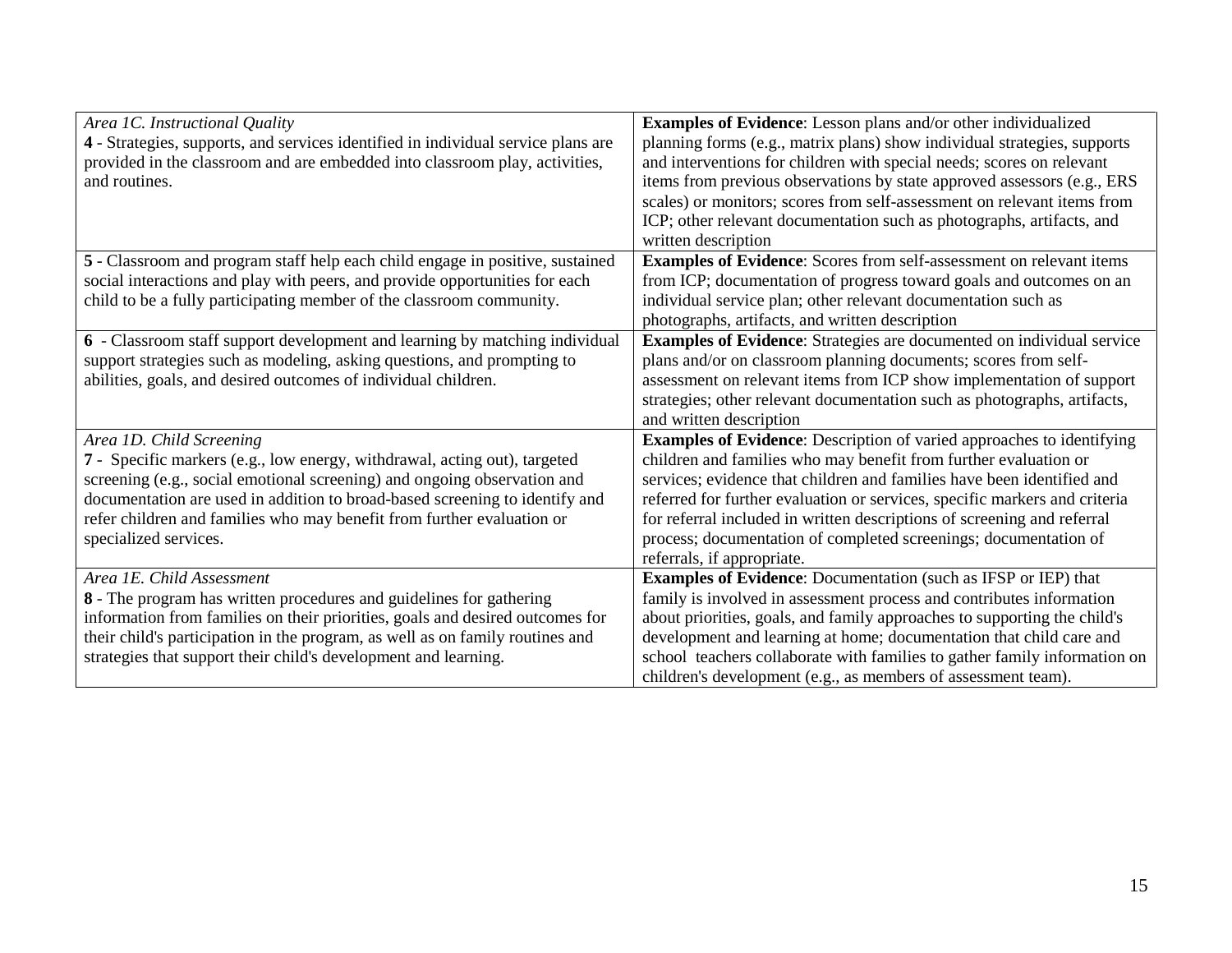| 9 - Classroom and special service staff collaborate in implementing and using<br>initial and ongoing assessment for classroom and special service planning, and<br>in summarizing and reviewing individual and group outcomes for evaluation<br>and modification of classroom effectiveness.                                                                                                                                                                                  | <b>Examples of Evidence:</b> Individual and group assessment portfolios and<br>planning documents over time show evidence that initial and ongoing<br>assessment are used for planning; documentation of collaboration in<br>using assessment information for initial and ongoing planning;                                                                                                                                                                                                                                                                                                                                                               |
|-------------------------------------------------------------------------------------------------------------------------------------------------------------------------------------------------------------------------------------------------------------------------------------------------------------------------------------------------------------------------------------------------------------------------------------------------------------------------------|-----------------------------------------------------------------------------------------------------------------------------------------------------------------------------------------------------------------------------------------------------------------------------------------------------------------------------------------------------------------------------------------------------------------------------------------------------------------------------------------------------------------------------------------------------------------------------------------------------------------------------------------------------------|
|                                                                                                                                                                                                                                                                                                                                                                                                                                                                               | documentation of use of outcomes for modification of individual and<br>group curriculum and instruction; documentation that teachers serve as<br>members of planning teams (e.g., child care teachers included on<br>IFSP/IEP teams).                                                                                                                                                                                                                                                                                                                                                                                                                     |
| Area 1F. Inclusion of Children with Special Needs<br>10 - Written policies and procedures encourage and support collaboration and<br>partnership among internal and external personnel and agencies serving the<br>same child and family, including specific guidelines for joint planning,<br>decision-making and problem solving related to educational, behavioral,<br>medical, adaptive, social service, or other individual needs and resources, with<br>family consent. | <b>Examples of Evidence:</b> Written documentation demonstrating that the<br>program is committed to allowing Early Intervention providers to deliver<br>services in the natural environment; written descriptions of staff roles;<br>staff schedules; documents resulting from team meetings; written<br>procedures demonstrating that program supports child's teacher being a<br>member of IFSP/IEP teams, with parent request/consent; evidence that<br>individual service plans are implemented across multiple programs in<br>which child is participating; other relevant documentation such as<br>photographs, artifacts, and written description |
| 11 - Program's advisory committee and/or parent board is regularly updated<br>about policy and practices related to inclusion and special needs, and actively<br>recruits parents of children with special needs for service on the committee or<br>board.                                                                                                                                                                                                                    | <b>Examples of Evidence:</b> Meeting agendas; roster of membership;<br>description of efforts to recruit parents                                                                                                                                                                                                                                                                                                                                                                                                                                                                                                                                          |
| Area 2A - Family and Community Engagement<br>12 - Families of children with special needs are included in all family activities<br>provided or facilitated by the program, and information about the program's<br>vision and strategies for inclusion of all children is shared with all families.                                                                                                                                                                            | Examples of Evidence: Description of family events; agendas of family<br>meetings; pictures of posted mission; copies of information provided to<br>all parents; copies of information shared with individual families                                                                                                                                                                                                                                                                                                                                                                                                                                    |
| 13 - Written policies and procedures encourage and support families of<br>children with special needs as partners in screening, assessment, setting<br>desired outcomes and goals, and in instruction related to their child; support<br>frequent communication between families, classroom and other direct service<br>staff; and involve families in evaluating the program in relation to their goals<br>and desired outcomes for their children.                          | <b>Examples of Evidence:</b> Written procedural guidelines for collaboration<br>with families of children with special needs (e.g., support for child care<br>teacher to be member of IFSP/IEP team); relevant items from previous<br>observations (e.g., ERSs); self-assessment on relevant items from ICP;<br>documentation of frequent communication with parents; documentation<br>of parent involvement in evaluation of their child's program                                                                                                                                                                                                       |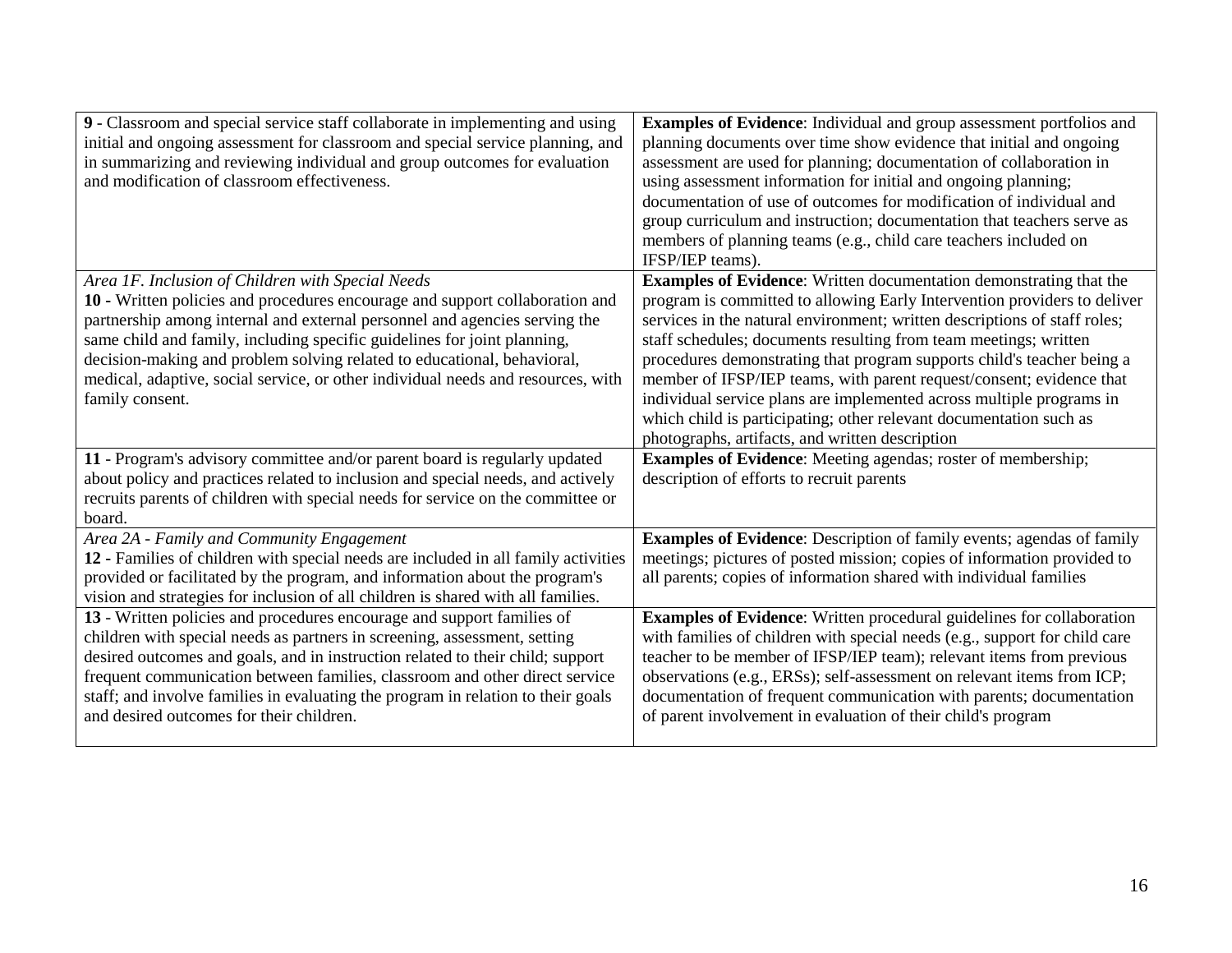| 14 - Teachers collaborate with families, other service staff, and administrative<br>support staff to incorporate individual and classroom goals, desired outcomes,<br>strategies, and supports into family routines at home and in the community.                                                                                                                                                                                                                                                                                              | <b>Examples of Evidence:</b> Documentation of collaborative meetings and/or<br>other ways of communicating with families about carry-over of<br>classroom and program goals and strategies related to individual service<br>plan and to classroom curriculum; documentation that teacher<br>participates as a member of planning teams (e.g., IFSP/IEP), with<br>request/consent of family; documentation of carryover of goals,<br>outcomes, strategies across environments; other relevant documentation<br>such as photographs, artifacts, and written description                                                                                                                                                                                                                                              |
|------------------------------------------------------------------------------------------------------------------------------------------------------------------------------------------------------------------------------------------------------------------------------------------------------------------------------------------------------------------------------------------------------------------------------------------------------------------------------------------------------------------------------------------------|--------------------------------------------------------------------------------------------------------------------------------------------------------------------------------------------------------------------------------------------------------------------------------------------------------------------------------------------------------------------------------------------------------------------------------------------------------------------------------------------------------------------------------------------------------------------------------------------------------------------------------------------------------------------------------------------------------------------------------------------------------------------------------------------------------------------|
| 15 - Written policies and procedures identify and promote access to internal<br>and external resources that assist families in accessing needed systems,<br>services, and public benefits, including receiving individual support for<br>finding, understanding, negotiating, participating in, and coordinating services<br>among Early Intervention, special education, and other systems (e.g., social<br>services, health, supplemental security income) working with their child both<br>within the program and in the community.         | <b>Examples of Evidence:</b> Documentation of up-to-date, comprehensive<br>array of program and community services, with procedural policies and<br>procedures for promoting family access, to include MOUs, written<br>descriptions, artifacts, and other relevant documentation; documentation<br>that brochures regarding special services (e.g., Early Intervention public<br>awareness brochures) are accessible to families                                                                                                                                                                                                                                                                                                                                                                                  |
| <b>16</b> - The program administrator and other management staff (e.g.,<br>administrative support staff) participate regularly in community and state<br>systems and activities that support public knowledge of and coordination and<br>integration among services for children and families, including those with<br>special needs, and provides leadership for high quality inclusion within the<br>program.                                                                                                                                | <b>Examples of Evidence:</b> Attendance sheets and agendas from meetings<br>(e.g., Early Intervention Local Interagency Council); descriptions of<br>meetings attended; evidence of actions taken based on knowledge of<br>community and state systems activities                                                                                                                                                                                                                                                                                                                                                                                                                                                                                                                                                  |
| 17 - Written agreements support collaboration among members of the local<br>early childhood community (child care, the Early Intervention system, Head<br>Start, and public school early childhood program), including written<br>procedures, roles and responsibilities for shared tasks and activities<br>(identifying children and families in need of services, for sharing information,<br>coordinating services, providing special services to children with special needs<br>and their families, evaluating child and family outcomes). | Examples of Evidence: Copies of written agreements with/among a<br>minimum of each of Head Start, one Early Intervention CFC (Child and<br>Family Connections), and public school program providing services to<br>young children with disabilities; written agreements delineate procedures,<br>roles and responsibilities for multiple areas of joint or overlapping<br>responsibility (e.g., screening, assessment, program planning, program<br>implementation, and evaluation of child and family outcomes), including<br>contribution of teachers to the Childhood Outcomes Summary (COS);<br>copies of IFSPs/IEPs or COS forms demonstrating participants in<br>process; minutes from cross-agency meetings at level of service<br>provision; documentation from recent monitoring and accreditation visits |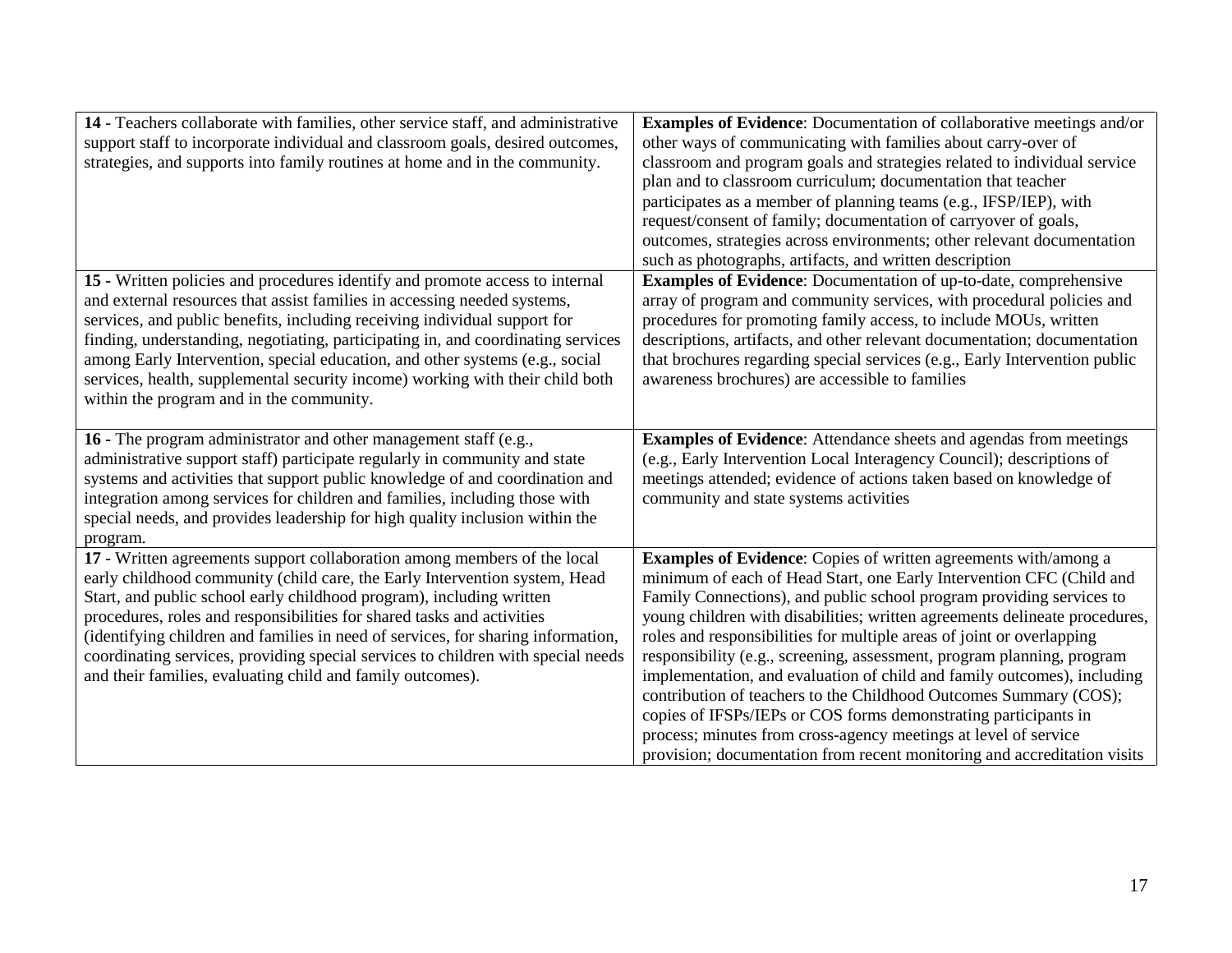| Area 2B - Transitions                                                          | <b>Examples of Evidence:</b> Copies of partnership agreements                        |
|--------------------------------------------------------------------------------|--------------------------------------------------------------------------------------|
| 18 - Program policies, procedures, and practices to support transition of      | (Memorandum of Understanding, Memorandum of Agreement, or other                      |
| children with special needs entering into and exiting from the program are     | interagency agreement) for transition from Early Intervention into                   |
| included in partnership agreements and include timelines, roles, and           | preschool and preschool into the K-12 system, with language outlining                |
| responsibilities of both sending and receiving programs, including             | activities, timelines, roles and responsibilities for the transition process;        |
| responsibilities for sharing and transferring records.                         | participation by direct service providers in required transition activities of       |
|                                                                                | other systems such as preparation of Early Childhood Outcomes process                |
|                                                                                | for children with disabilities; transition plans outlining steps and services        |
|                                                                                | (e.g., Early Intervention Transition Plan; kindergarten transition plan);            |
|                                                                                | documentation regarding how information is shared across programs                    |
|                                                                                | when families leave the system (e.g., move to a different district or state)         |
| Area 3B - Group Size and Ratios                                                | <b>Examples of Evidence:</b> Licensing or accreditation documentation for            |
| 19 - Early childhood programs and classrooms within which children with        | group size and ratios required for serving children with special needs;              |
| special needs are served meet agency, state, and federal requirements for      | class lists                                                                          |
| programs and classrooms that include children with special needs and their     |                                                                                      |
| families.                                                                      |                                                                                      |
| Area 3C - Continuous Quality Improvement                                       | <b>Examples of Evidence:</b> Self-assessment on Illinois Inclusion Guidelines        |
| 20 - Program administrators engage staff in systematic, collaborative, ongoing | Checklist and other relevant checklists; relevant item scores from                   |
| program and classroom self-assessment using the Illinois Inclusion Guidelines  | previous program and classroom rating scales (e.g., ERS scales, other);              |
| Checklist, and demonstrate progress toward achieving program goals based on    | individual program plans with assessment-related goals; evidence of                  |
| results of the assessment, as stated on an individual program development      | ongoing assessment and updated over time; documentation of activities                |
| plan.                                                                          | (e.g., training, coaching) undertaken to address goals                               |
| 21 - Teachers and special service staff engage in systematic, ongoing self-    | <b>Examples of Evidence:</b> Self-assessment on relevant items from <i>Inclusive</i> |
| assessment using the Inclusive Classroom Profile, and demonstrate progress     | Classroom Profile and other relevant checklists; relevant item scores                |
| toward achieving classroom and individual professional development goals       | from previous classroom rating scales (e.g., ERS scales); individual                 |
| based on results of the assessment.                                            | program plans and individual classroom plans with assessment-related                 |
|                                                                                | goals; evidence of ongoing assessment over time; documentation of                    |
|                                                                                | activities (e.g., training, coaching) undertaken to address goals                    |